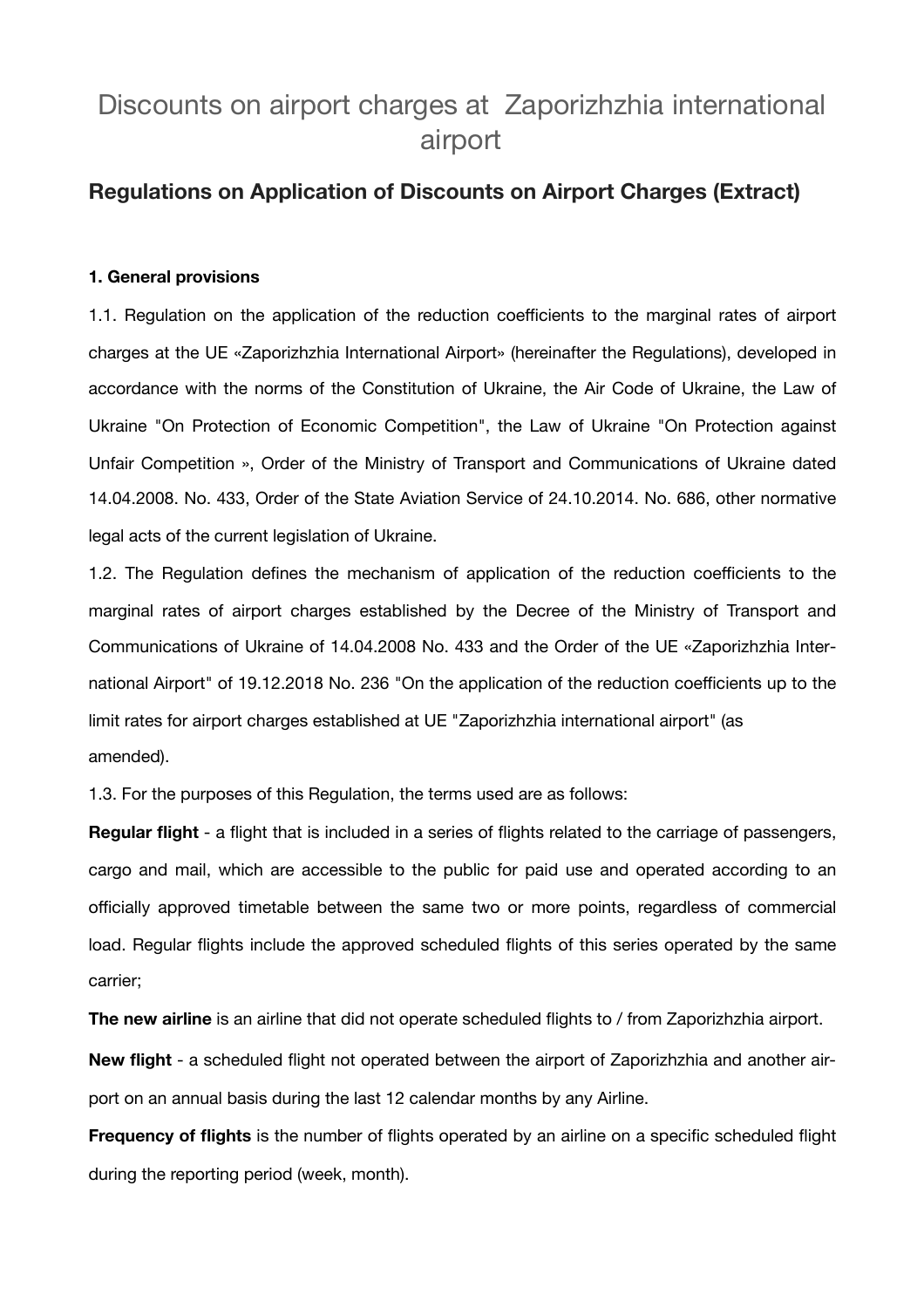**Limit rates** for airport charges are airport charges approved by the Decree of the Ministry of Transport and Communications of Ukraine of 14.04.2008. No. 433 (except for fees for overparking of a/c).

**Spring-summer period (summer season/schedule)** - from April 1 to September 30.

**Autumn-winter period (winter season/schedule)** - from October 1 to March 31.

### **2. Discounts on airport charges**

| <b>Annual departing PAX</b><br>$(000)*$ | Validity period (year since the first flight operation date)** |        |        |        |        |
|-----------------------------------------|----------------------------------------------------------------|--------|--------|--------|--------|
|                                         | Year 1                                                         | Year 2 | Year 3 | Year 4 | Year 5 |
| 0-14,999                                | 0,2                                                            | 0,4    | 0,5    |        |        |
| 15,000-24,999                           | 0,2                                                            | 0,4    | 0,5    | 0,7    | 0,8    |
| 25,000-34,999                           | 0,2                                                            | 0,2    | 0,4    | 0,6    | 0,7    |
| 35,000-49,999                           | 0,2                                                            | 0,2    | 0,2    | 0,5    | 0,6    |
| 50,000-64,999                           | 0,2                                                            | 0,2    | 0,2    | 0,4    | 0,5    |
| 65,000-84,999                           | 0,2                                                            | 0,2    | 0,2    | 0,2    | 0,4    |
| $85,000+$                               | 0,2                                                            | 0,2    | 0,2    | 0,2    | 0,2    |

2.1. Maximum discount coefficients, offered in case the Airline initiates **a new scheduled route***\* year means the 12-month period since the first new regular flight operation date.* 

*\*\* - discount on airport charges can be applied to flights which are not given any discounts described in the Paragraph 2 of the Regulations.*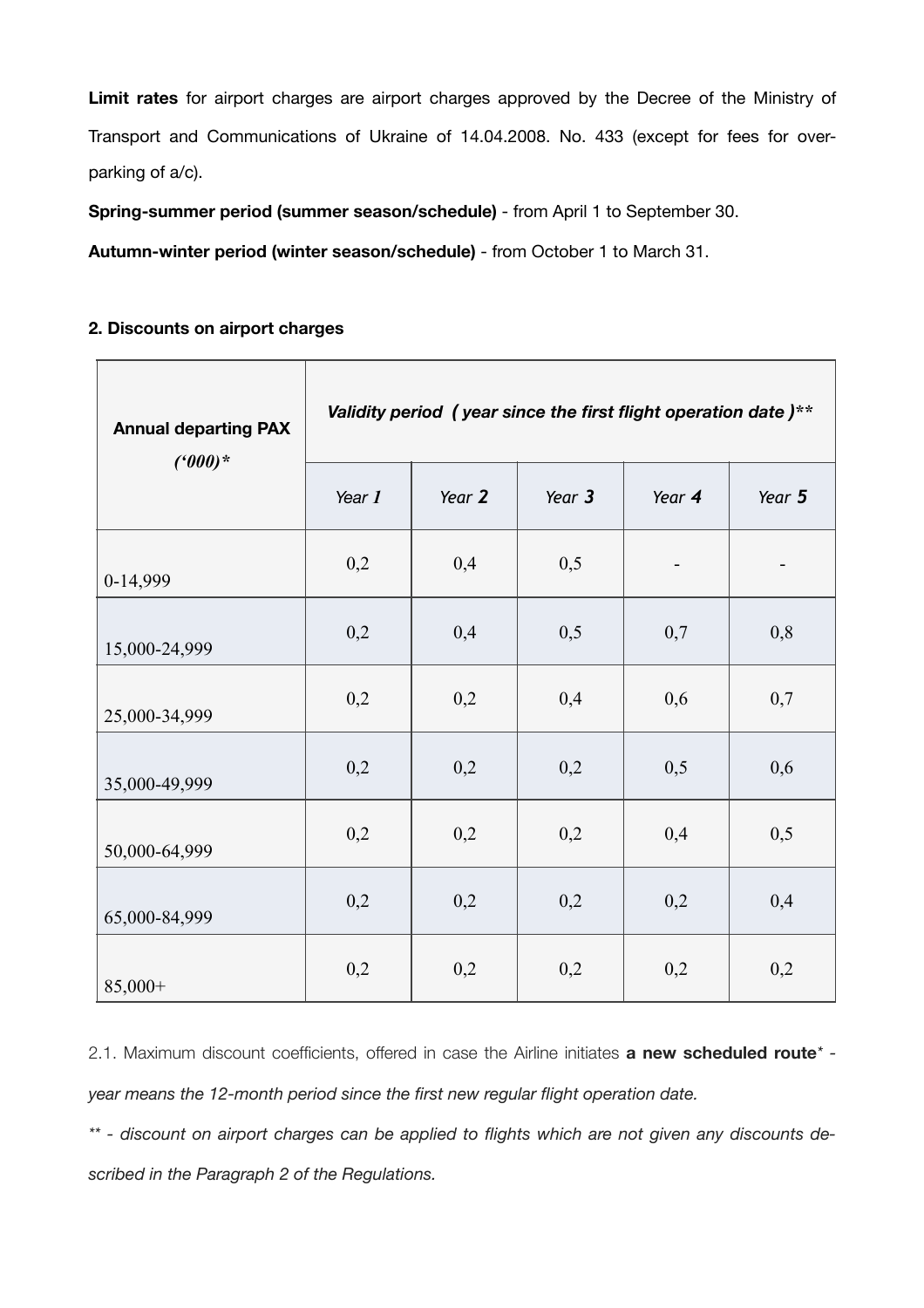*N.B. The discount rate of the first year of operating new regular flights is 0,2 regardless the departing PAX figure. The discount rate of the consequent years depends on the total number of departing passengers carried on all new regular flights in the previous year.* 

In order to obtain the discount, the Airline should submit the application form (Annex 1) not later than 7 working days before the planned new regular flight operation date. Each new regular flight requires separate application for discount. The airline should necessarily indicate the following information:

planned (actual) date of the official announcement about launching of the new regular route;

- planned (actual) date of the start of ticket sale;
- planned schedule, operating period and aircraft type:
- planned load factor during each calendar year;
- approximate average ticket price, excluding the discount on airport charges;
- approximate average reduced ticket price, including the discount on airport charges.

The airline must start to operate a new regular route within 12 months either since the actual date of the official announcement about launching the route or the actual date of the commencement of ticket sale (whichever event is the latter). After the official announcement about launching the route and the start of ticket sale, the route becomes reserved by the Airline, and requests from other Airlines regarding the application of the incentive program to this route will not be granted. If the Airline ceases to sell tickets for a flight within the period either between the actual date of the official announcement about opening of the route or the actual date of commencement of the ticket sale (whichever event was the latter) and the date of the first new regular flight operation, the route ceases to be reserved by the Airline and becomes available for other Airlines on the day the ticket sale is stopped.

On the basis of the written decision on application of discounts on airport charges for a new regular route, that is approved by the General Director of the Airport, the Contractual Division prepares and sends the Airline the Additional Agreement on the application of discounts on airport charges for a new regular route, which are to be applied from the first new regular flight operation date, to be signed. The specified Additional Agreement is prepared based on the decision on the first new regular flight and all subsequent new regular flights join the incentive program in accordance with this Paragraph on the basis of relevant decisions without concluding Additional Agreements.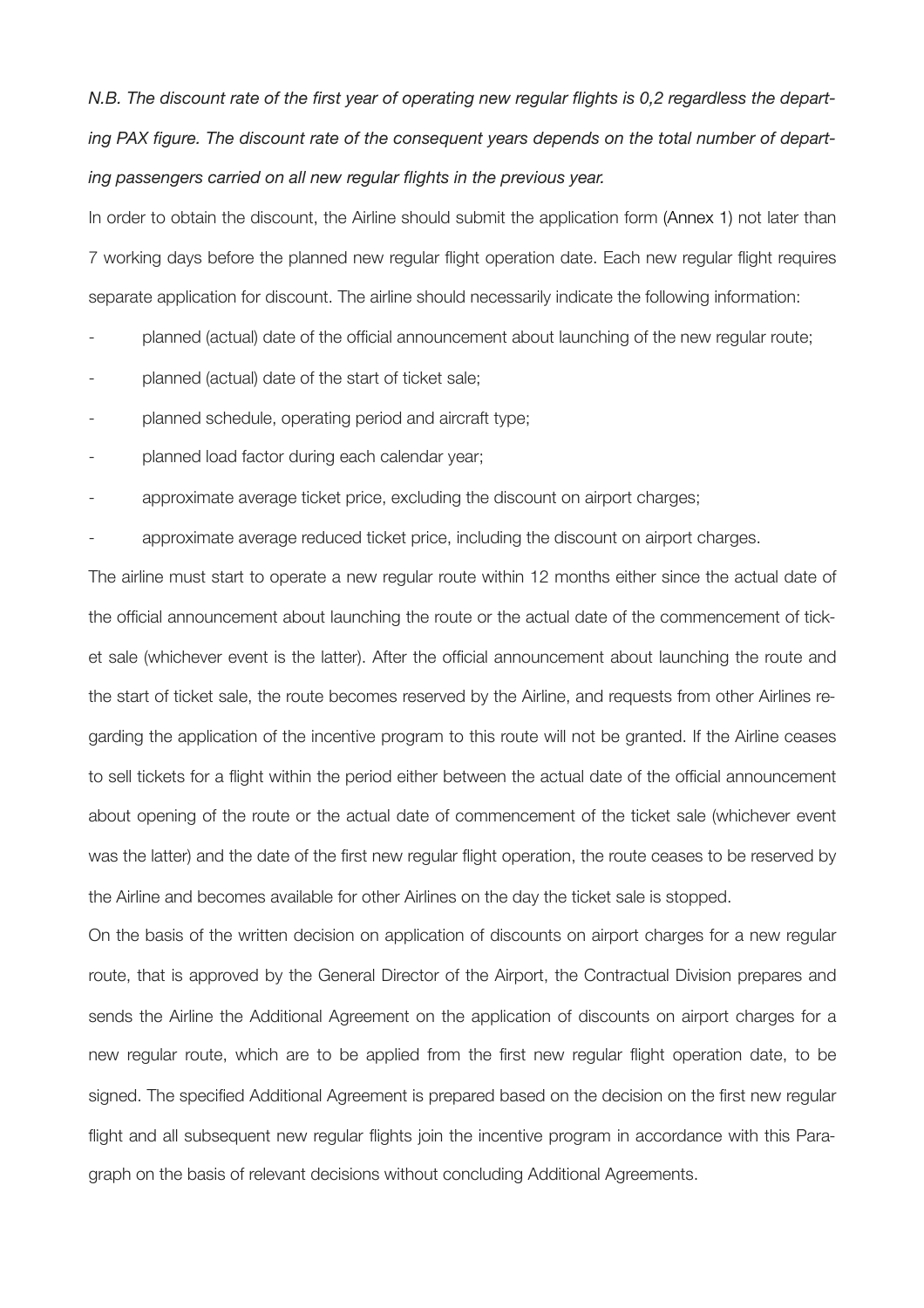In case the Airline suits the requirements of this Paragraph, the Airport sends the Additional Agreement on applying discounts on airport charges not later than 2 working days before the planned new regular flight commencement date.

| The increase of defined<br>flight frequency | <b>Discount coefficient for additional</b><br>flight* | <b>Validity period</b> |  |
|---------------------------------------------|-------------------------------------------------------|------------------------|--|
| +1 and more                                 | 0,2                                                   | Reporting month        |  |

2.2 Maximum discount coefficients on each flight that **exceeds the defined number of frequencies**: the frequency of more than **80 regular flights per month** during summer season and **60 reg-**

**ular** flights **per month** during winter season:

*\* - discount can be applied to flights, which are not given discounts described in paragraph 2 of the Regulations.*

To determine the number of operated (planned) regular flights during the reporting month it is necessary to sum up international and domestic regular departed flights.

In order to obtain the discount, the Airline, planning to operate regular flights with the determined frequency in the reported month, should submit the application form (Annex 2) not later than 6 working days of the reported month (inclusive), indicating the following information:

- number of regular flights to operate (during the defined period);

- approximate minimum ticket price, excluding discount on airport charges;

- approximate minimum ticket price, including the discount on airport charges.

In case the Airline suits the requirements of the paragraph 2.4 of the Regulations, the Airport reports on agreement to apply discounts on additional regular flights not later than 5 working days after having received the Airline's Application.